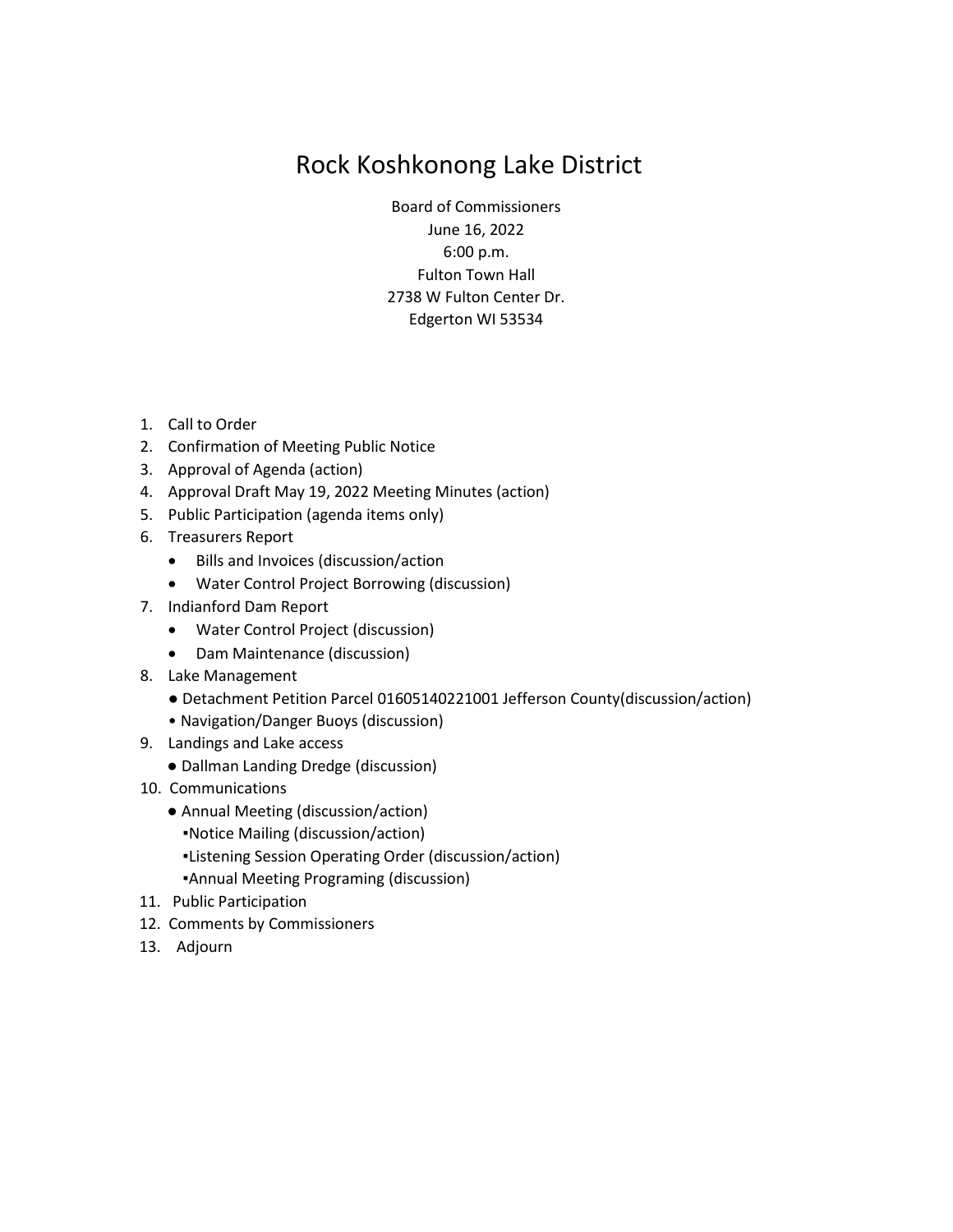# **DRAFT MAY 19, 2022 BOARD OF COMMISSIONERS MEETING MINUTES ROCK KOSHKONONG LAKE DISTRICT**

Chair Alan Sweeney called the meeting to order at 6:00 p.m. Board of Commissioner members present were Susan Shearer, Bill Burlingame, Kerry Hull, Mark Meyer, and Michael Hart.

Sweeney confirmed the meeting agendas were posted.

**APPROVE AGENDA:** A Shearer/Hart motion to approve the May 19, 2022 agenda passed, all voted in favor.

**APPROVE MINUTES:** A Shearer/Hart motion to approve the draft April 21, 2022 meeting minutes as presented, all voted in favor.

**PUBLIC PARTICIPATION:** There was no public participation.

# **TREASURER'S REPORT**

Meyer presented the Treasurer's report and reviewed the proposed borrowing options for the Water Control Project.

A Hull/Shearer motion to approve the Treasurer's report and the bills list for the general fund in the amount of \$1200.00 passed, all voted in favor.

A Hull/Shearer motion to approve the bills list for the Water Control Project Checking in the amount of \$138,519.88 passed, all voted in favor.

A Burlingame/Hart motion to borrow up to \$1,500,000 at 3.9% with a term of four years passed on a 6/0 roll call vote.

#### **INDIANFORD DAM REPORT**

Chairperson Sweeney stated the water control project grant deadline has approved an extension to September 3, 2023 by the Department of Natural Resources.

A Meyer/Hart motion to approve change order #2 contract time extension due to gate submittal date from IEI General Contractors Inc passed, all voted in favor.

A Meyer/Hart motion to approve change order #3 contract time extension due to weather delay from IEI General Contractors Inc passed, all voted in favor.

The next preconstruction meeting is scheduled for Wednesday, May 25 at 10:00 a.m. and will be held by Zoom.

A Meyer/Hull motion to approve the Mead & Hunt Contract Amendment No. 8 for the Indianford Discharge Capacity Upgrades passed, all voted in favor.

Hart is planning to contact the vendor to replace the bearing for the slide gate on the east side of the dam and coordinate scheduling. The cost to repair will be calculated by time and material.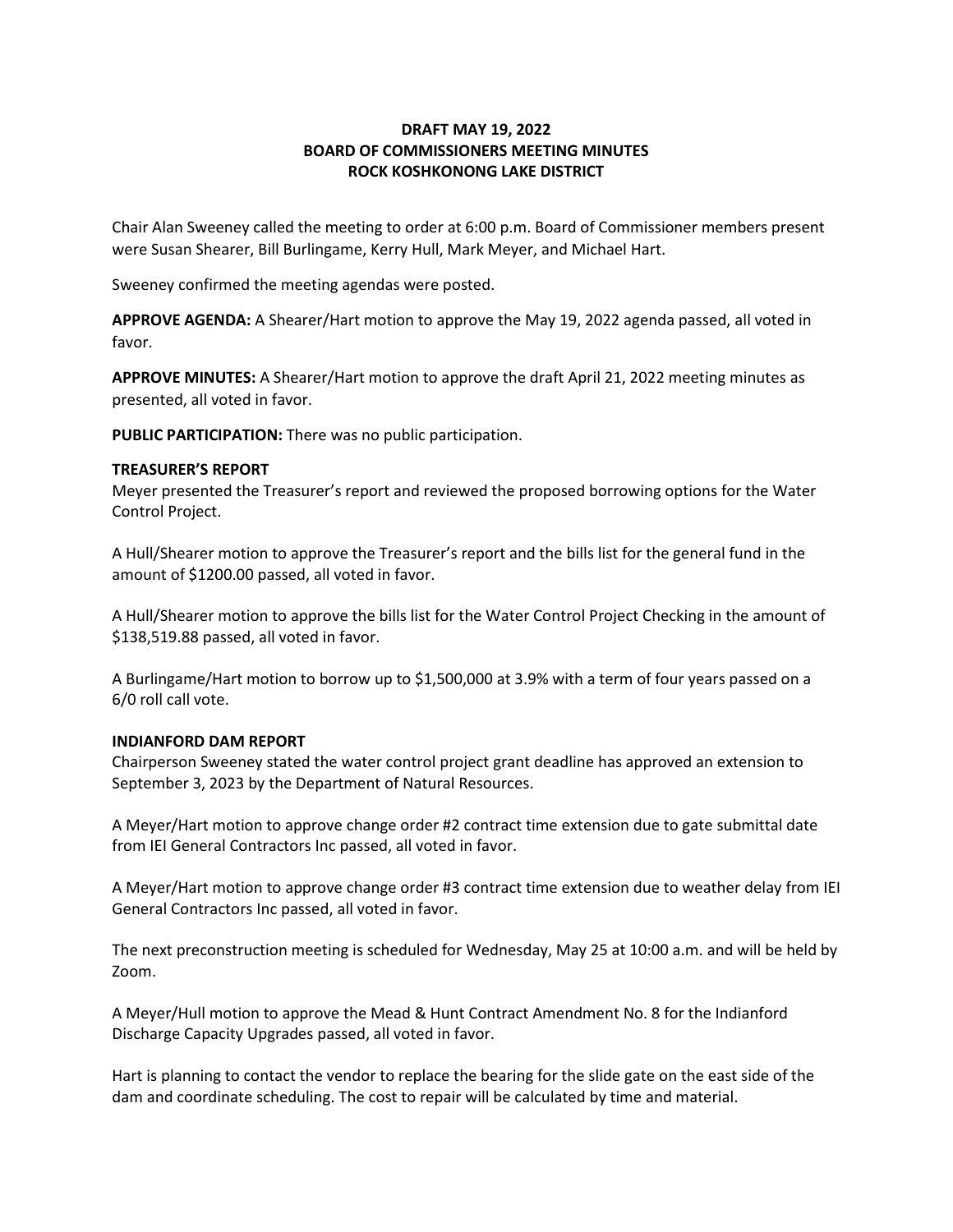## **LAKE MANAGEMENT**

Recording Officer Salvo provided the quotes for the computer and software options from Three Blind Mice.

A Hull/Hart motion to approve the purchase of a Rock Koshkonong Lake District computer and associated software based on the recommendations of the Recording Officer passed, all voted in favor.

## **LANDING AND LAKE ACCESS**

Meyer recommended putting together a strategy to measure the success of dredging projects and maintenance.

## **ANNUAL MEETING**

Sweeney recommended the scheduling the annual budget deadline and audit committee meeting scheduled for early July.

The commissioners discussed listening session options regarding the Water Control Project and the Dam Operating Order. Hart recommended holding an informational meeting to let community members ask questions about the Dam Operating Order. Meyer recommended developing a list of goals for the Indianford Dam Operating Order.

# **COMMUNICATIONS**

Salvo stated the email communication list has 730 members and presented the monthly website statistics.

## **PUBLIC PARTICIPATION**

Justin Schultz stated the Wetland Association provided a \$3,000 sponsorship to the Koshkonong Wildlife Area with a three-year commitment. Schultz recommended the Rock Koshkonong Lake District consider a sponsorship opportunity.

#### **COMMENTS BY COMMISSIONERS**

None

# **Next Meeting Date**

The next meeting is set for Thursday June at 6:00 p.m. at Fulton Town Hall.

Being no other business before the Board, a Shearer/Burlingame motion to adjourn passed at 7:45 p.m., all voted in favor.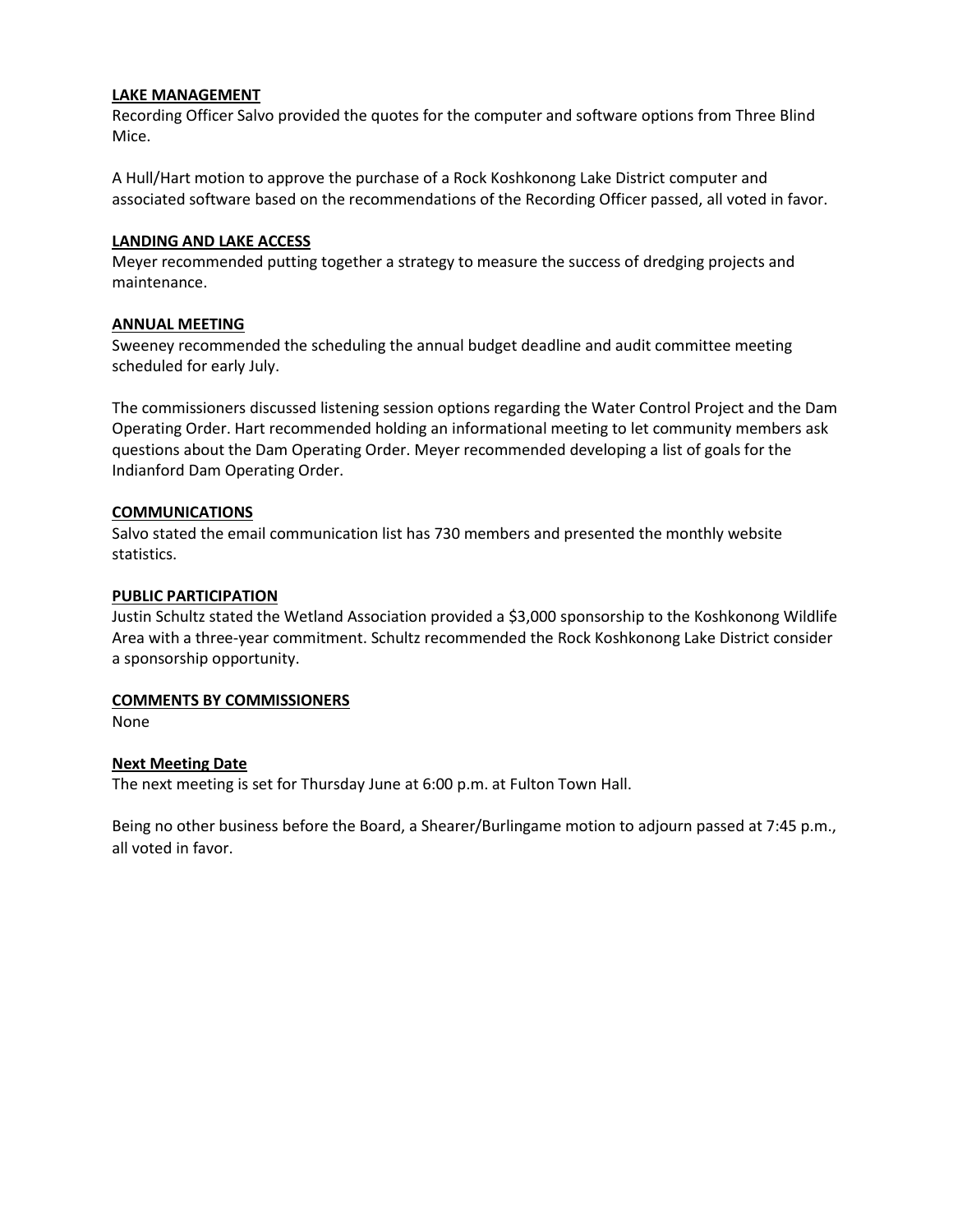**Rock Koshkonong Lake District May 19, 2022 Financial Report**

| 6-14-2022 Dam Fund Balance                                                      | \$71,716.97       |
|---------------------------------------------------------------------------------|-------------------|
| 6-14-2022 Lake Improvement Fund Balance                                         | \$107,310.86      |
| <b>Water Control Project Checking</b>                                           |                   |
| 10-5-2021 Transfer from Lake Fund                                               | \$700,000.00      |
| 10-26-2021 Transfer from General Fund (balance of 2021 budget- loan<br>payment) | \$114,544.63      |
| 10-26-2021 Meade and Hunt #1802663                                              | \$ (6,521.44)     |
| 11-23-2021 Meade and Hunt #1813312                                              | \$<br>(7,045.79)  |
| 11-23-2021 Meade and Hunt #1813312                                              | \$ (6,767.50)     |
| 11-26-2021 IEI Pay Request #1 (10% retainage owed at completion)                | $$$ (38,894.40)   |
| 1-5-2021 Meade and Hunt November 2021                                           | \$ (10,977.00)    |
| 1-5-2021 Transfer from General Fund (2019 & 2020 unspent. Approved 12-15-       |                   |
| 2021)                                                                           | \$<br>82,368.00   |
| 1-21-2022 Meade and Hunt invoice #326602                                        | \$.<br>(5,739.75) |
| 3-14-2022 Meade and Hunt invoice #327697                                        | \$.<br>(2,061.75) |
| 3-25-22 Meade and Hunt Invoice #328937                                          | \$ (3, 147.25)    |
| 3-25-22 IEI Pay Request #2 (10% retainage owed at completion)                   | \$ (51,687.00)    |
| 4-29-22 Meade and Hunt Invoice #329983                                          | \$ (5,678.00)     |
| 6-14-22 Transfer to General Fund for bills paid in 2021. Reconciliation.        | \$ (18,693.06)    |
| 6-14-2022 Water Control Project Checking Balance                                | \$739,699.69      |
| No bills received this period                                                   | \$                |
| 6-14-2022 Balance                                                               | \$739,699.69      |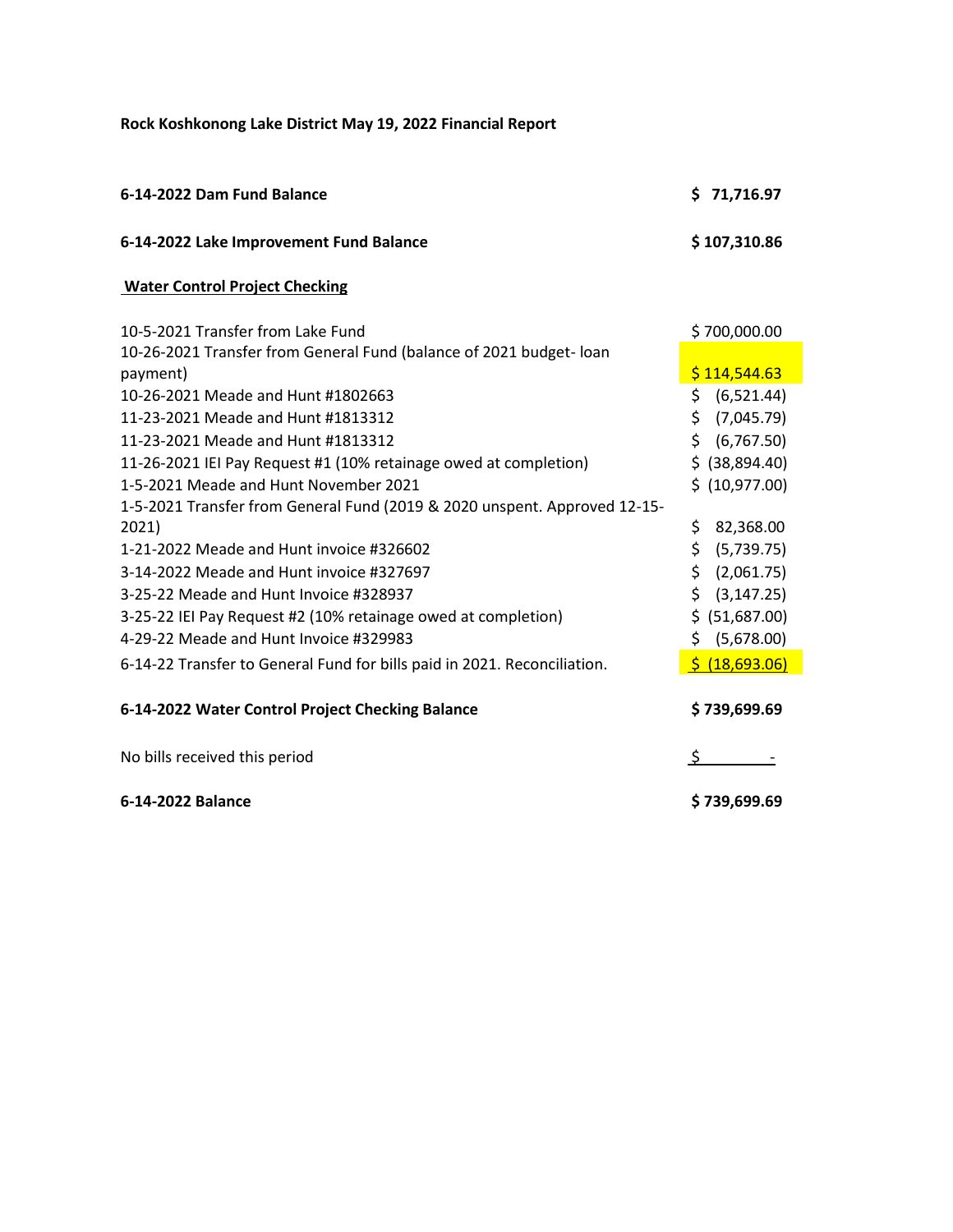## **General Fund Balance and Activity**

| 5-17-2022 Balance                                      |              | \$222,108.80     |
|--------------------------------------------------------|--------------|------------------|
| Deposit Taxes                                          | \$           | 111.05           |
| Deposit Dividend from Insurance                        | \$           | 422.00           |
| Kim Bothom-Dam Operations-April                        | \$           | (1,200.00)       |
| Alliant 1                                              | \$           | (66.30)          |
| Alliant 2                                              | \$           | (19.40)          |
| Transfer from Dam Fund 2021 Reconciliation             | S            | <b>18,693.06</b> |
| 6-14-2022 Adjusted Balance                             | \$240,049.21 |                  |
|                                                        |              |                  |
| Kim Bothom Dam Operations- May                         | \$           | (1,200.00)       |
| Baer Insurance                                         | \$           | (3,545.00)       |
| Mark Meyer- Racetrack Park Reservation- Annual Meeting | \$           | (329.02)         |
| Alan Sweeney-Lubricant for dam                         | \$           | (80.07)          |

# **6-17-2022 Expected Balance \$ 234,821.28**

#### **Notes:**

1. 2021 Reconciliation. \$190,000 payment. Actual spent \$94,148.43 -75,455.37 credited

2. \$190,000 will be transferred to Dam Project Checking from General Fund. 2022 Payment

3. Probable transfer of 2021 General Fund Balance to Dam Project Checking. \$20,000 +/-

4. New Financing Proposal for Annual Meeting. Borrowing Resolution 2020 to be amended.

#### **Open:**

1. Thoughts and collaboration on new operating order.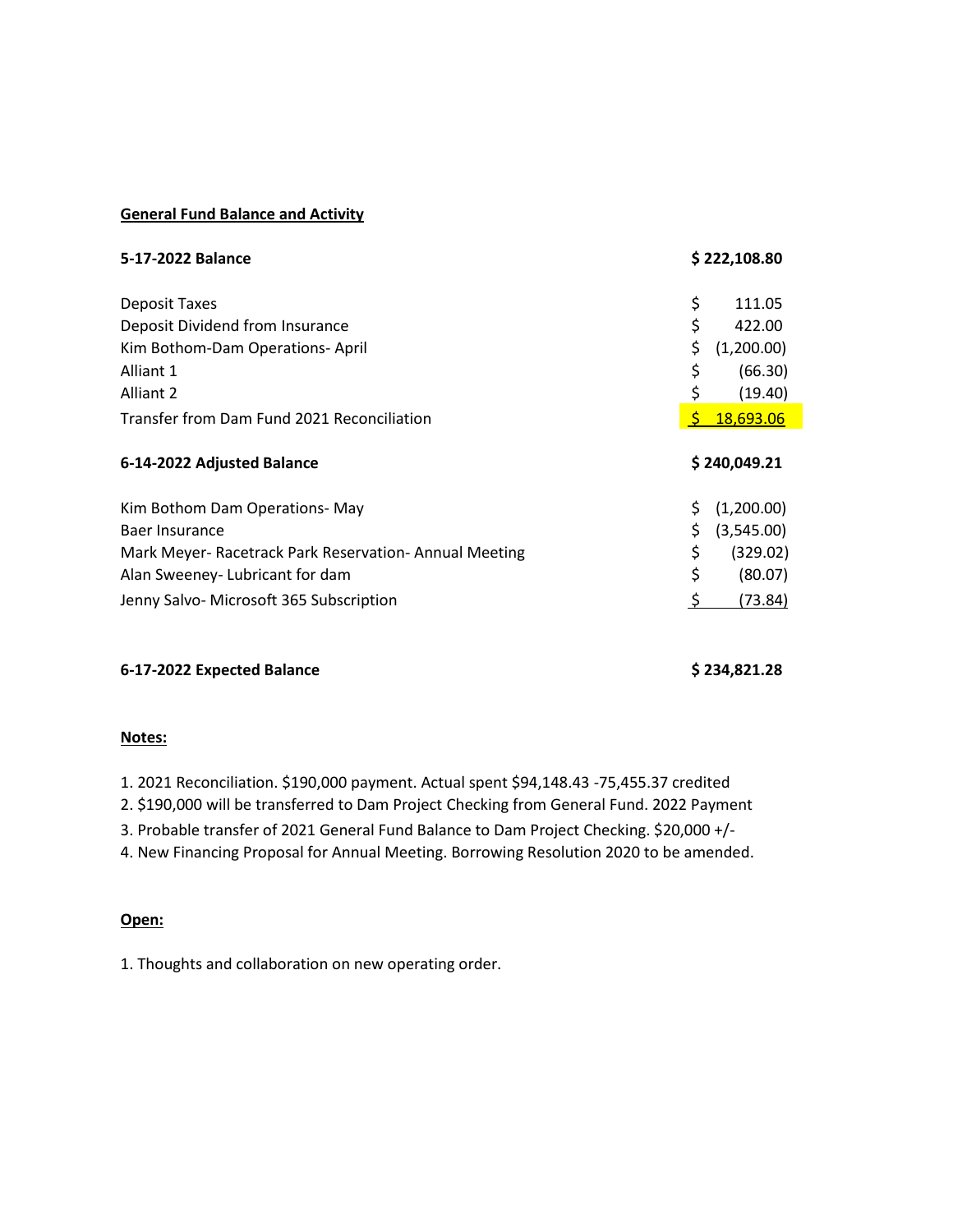March 1, 2022

#### **TO: Lake District**

We, Don and Terri Petitt, are petitioning to detach the property listed below from the Lake District. In 2018 we completed the process to add this parcel to our woods and agriculture property. Approval was granted by Koshkonong Township, the assessor at that time, zoning and Jefferson County. It was after this approval that we learned we would need Lake District approval for the reassign to take place. The parcel is one half acre so the boundary would need to move approximately 85 feet to accommodate this request.

This half acre is currently zoned residential and not adjacent to the Rock River nor is there water access. Our plan is to plant fruit trees as the land is land-locked and not buildable. See below for parcel numbers that make up our property included in this request. Enclosed is a map and a copy of the 2018 Jefferson County approval.

In closing, we are asking the Lake District to detach this half acre parcel from the Lake District so we may reassign the parcel as part of our wooded and agriculture property.

Parcel number information: Half acre to be reassigned: 01605140221001 Add to parcel: 01605140221000 (64.2 acres) Residential: 01605140222009

Regards, Don and Terri Petitt N2472 Rock River Rd Fort Atkinson WI 53538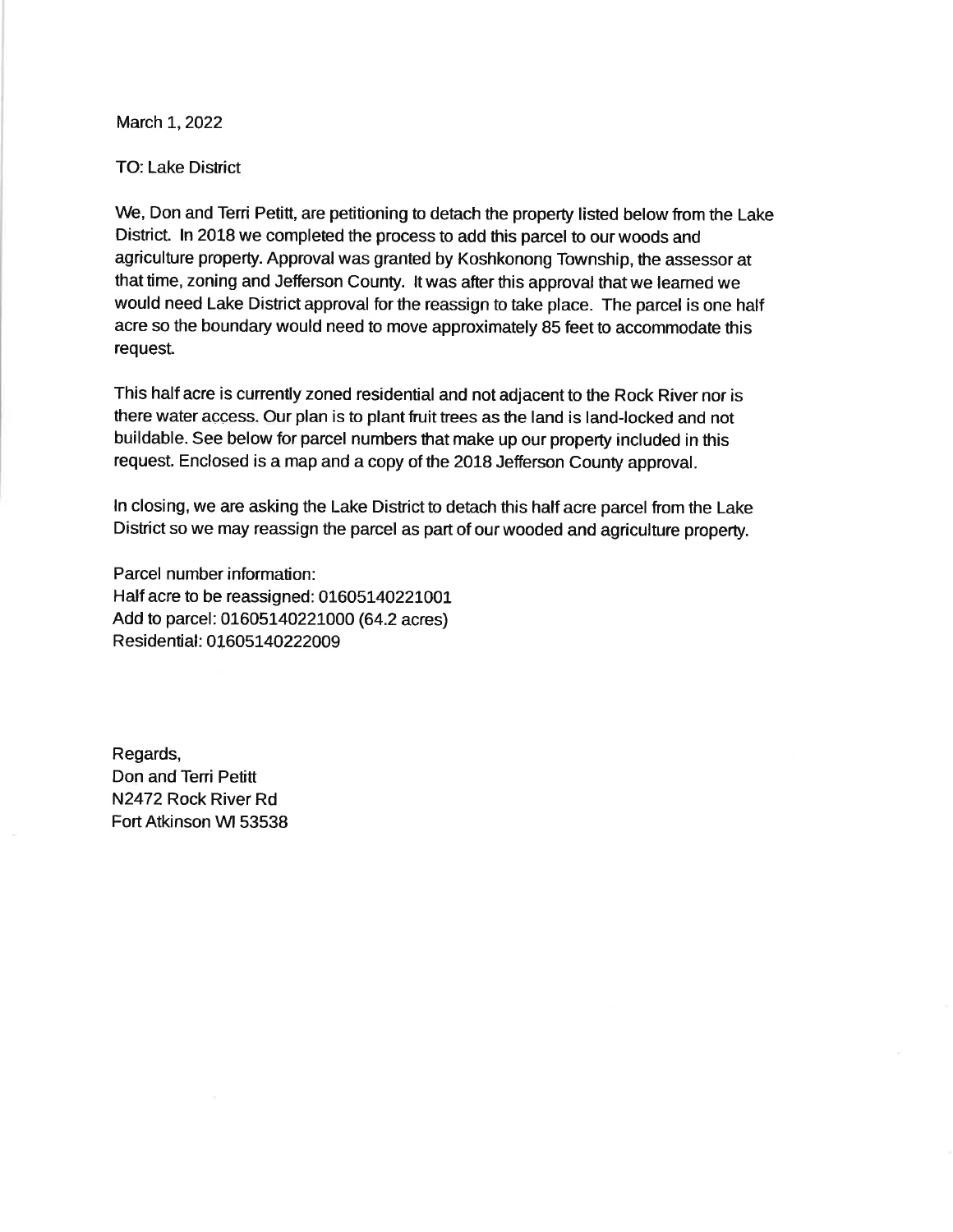